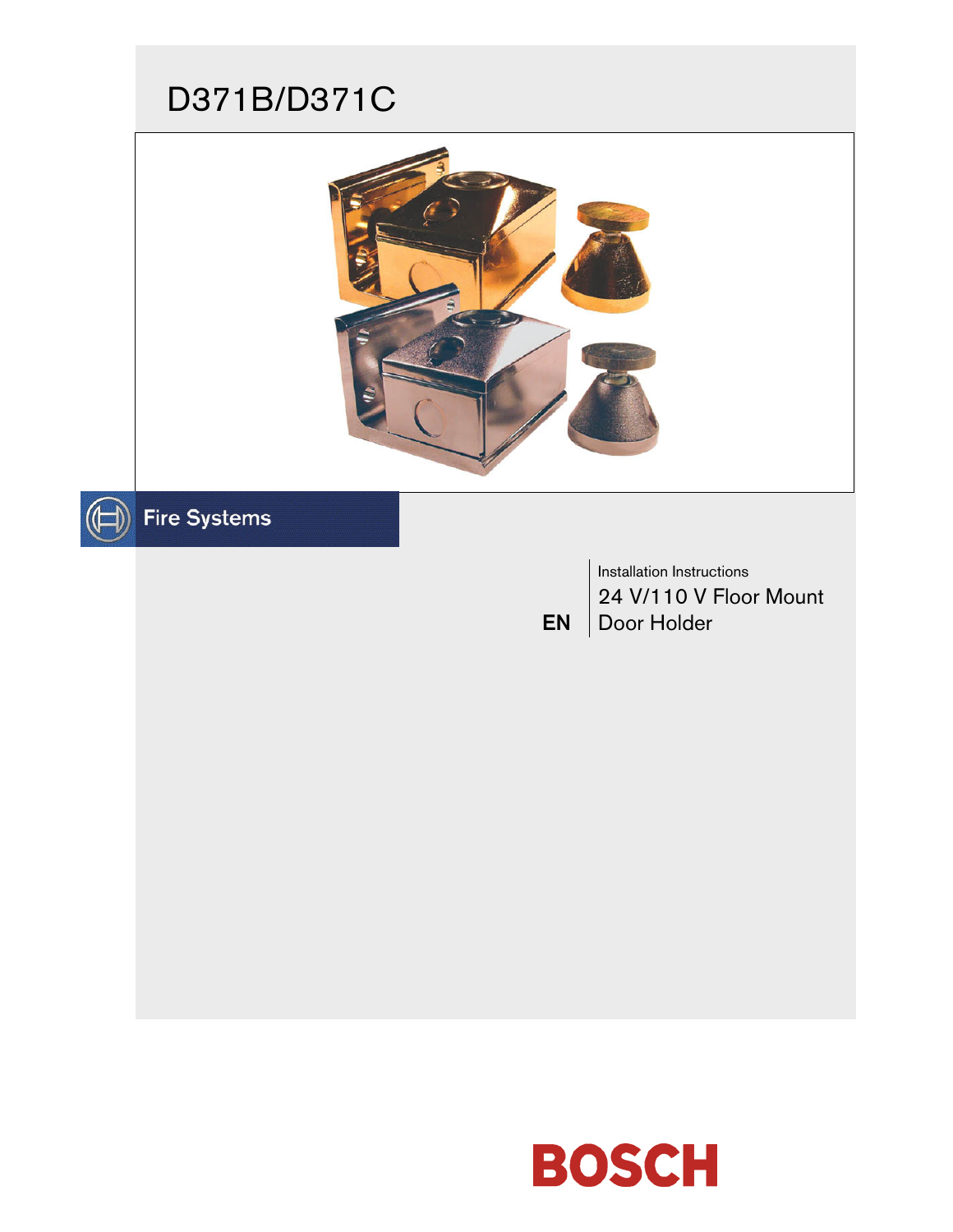### **Notice**

Carefully follow these instructions to prevent damage to the equipment.

# Installation Standards

Install, test, and maintain the D371B/D371C according to these instructions, the National Fire Protection Association (NFPA) 72, local codes, and the authority having jurisdiction (AHJ).



Failure to follow these instructions can result in the failure of the D371B/D371C to operate in alarm.

Bosch is not responsible for improperly installed, tested, or maintained devices.

# 1.0 Overview

Use these instructions to install the D371B/D371C 24 V/110 V Floor Mount Door Holder.

The installation procedure includes:

- Installing the floor-mounted bracket,
- Attaching the backbox to the bracket,
- Connecting the electromagnet to the circuit wiring,
- Installing the electromagnet in the backbox, and
- Installing the catch plate.

The D371B/D371C operates on 24 VDC, 24 VAC, or 110 VAC. It provides up to 110 lb (49.9 kg) of holding force for fire door or other magnetic applications.

Each door holder includes all hardware necessary to install the floor-mount bracket, attach the backbox to the bracket, mount the electromagnet in the backbox, and attach the catch plate to a standard door. Install the bracket on a door that swings open to within 5 in. (12.7 cm) of a single gang backbox (*Figure 1*).

#### Figure 1: D371B/D371C Installation – Plan View



- *3 D371B/D371C Catch Plate*
- *4 Swivel base*
- *5 Door*
- *6 Floor*
- *7 Conduit*

Use extension rods if the door does not swing open within 5 in. (12.7 cm) of the backbox. Extension rods are available in lengths of 1 in. to 4 in. (2.5 cm to 10 cm). The 40 in. (10 cm) hinged extension rod compensates for misaligned catch plates and electromagnets.



Use the D378 Extension Rod Wrench when installing extension rods.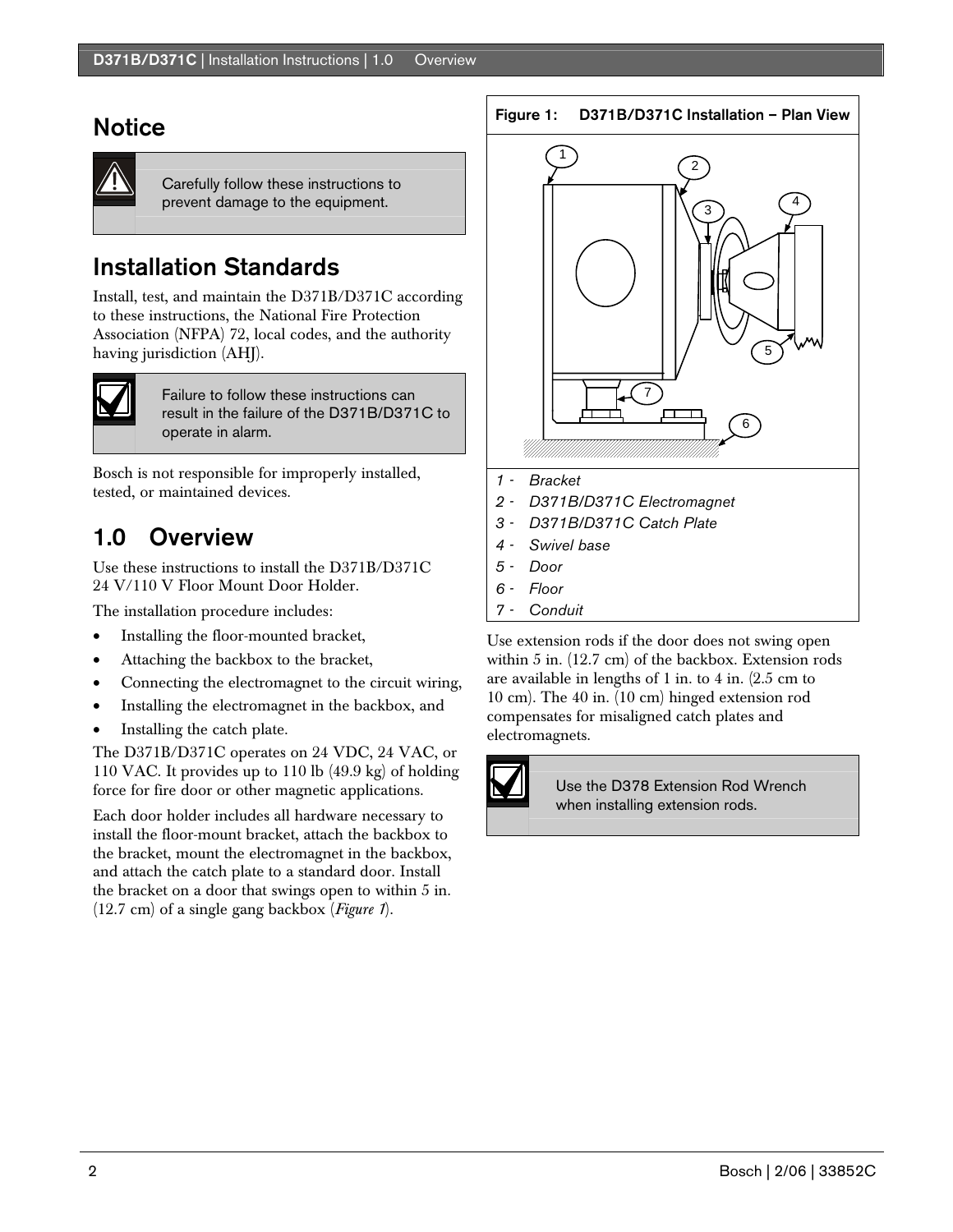# 2.0 Installation

### 2.1 Installing the Floor-Mount Bracket

Verify the bracket mounting can withstand the stress the door exerts on it through the D371B/D371C Electromagnet.

The D371B/D371C is packaged with the backbox mounted on the bracket. The backbox accepts electrical conduit through knockouts at the top, bottom, and back (*Figure 2*).



1. Remove the four backbox mounting screws.

- 2. Position the bracket so the backbox aligns with the catch plate location on the door. Refer to *Section 2.4 Mounting the Catch Plate to the Door* on page 5 for the catch plate location and alignment.
- 3. Securely mount the bracket to the floor.

### 2.2 Attaching the Backbox to the Bracket

Refer to *Figure 3* when attaching the backbox to the bracket.



- *3 Backbox screws (4)*
- *4 Anchor screws (4)*
- 1. Mount the backbox to the bracket and connect the wiring conduit.
- 2. Pull the circuit wiring through the conduit and into the backbox.

The D371B/D371C operates on 24 VDC, 24 VAC, or 120 VAC. The D371B/D371C terminals accept wires between 12 AWG (2.3 mm) and 22 AWG (0.8 mm). You can wire 120 VAC to either Terminal L or Terminal H depending on the required holding force (*Table 1*).

#### Table 1: Specifications

| Input<br>Voltage                                                                    | Terminal<br><b>Connections</b> | Current<br>Draw | <b>Holding</b><br>Force       |
|-------------------------------------------------------------------------------------|--------------------------------|-----------------|-------------------------------|
| 24 VDC nominal<br>(18 VDC to<br>30 VDC)                                             | C&L                            | 20 mA           | 40 lb<br>$(18 \text{ kg})$    |
| 24 VAC nominal<br>(18 VAC to<br>30 VAC)                                             | C&L                            | 19 mA           | 40 lb<br>$(18 \text{ kg})$    |
| 120 VAC nominal<br>(90 VAC to<br>150 VAC)                                           | C&H                            | 20 mA           | 35 <sub>th</sub><br>$(16$ kg) |
| 120 VAC nominal<br>(90 VAC to<br>150 VAC)                                           | C&L                            | 100 mA          | 110 <sub>lb</sub><br>(50 kg)  |
| Terminal $C =$ Common<br>Terminal $L = Low$ voltage<br>Terminal $H = H$ igh voltage |                                |                 |                               |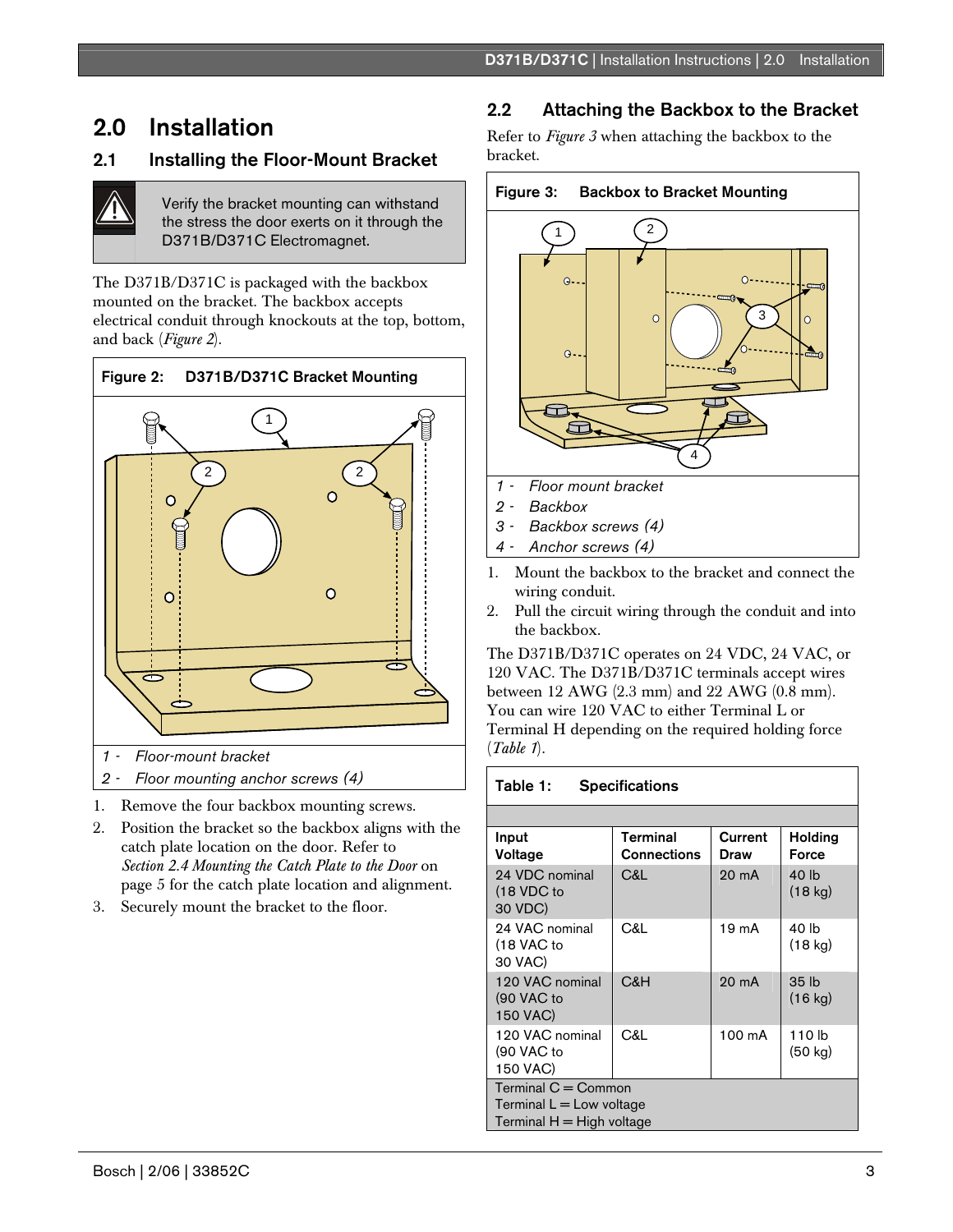Refer to *Figure 4* for the D371B/D371C terminal locations.



### 2.3 Connecting the Electromagnet to Circuit Wiring

Ensure the wiring connections are secure and install the D371B/D371C Electromagnet in the backbox as shown in *Figure 6*.

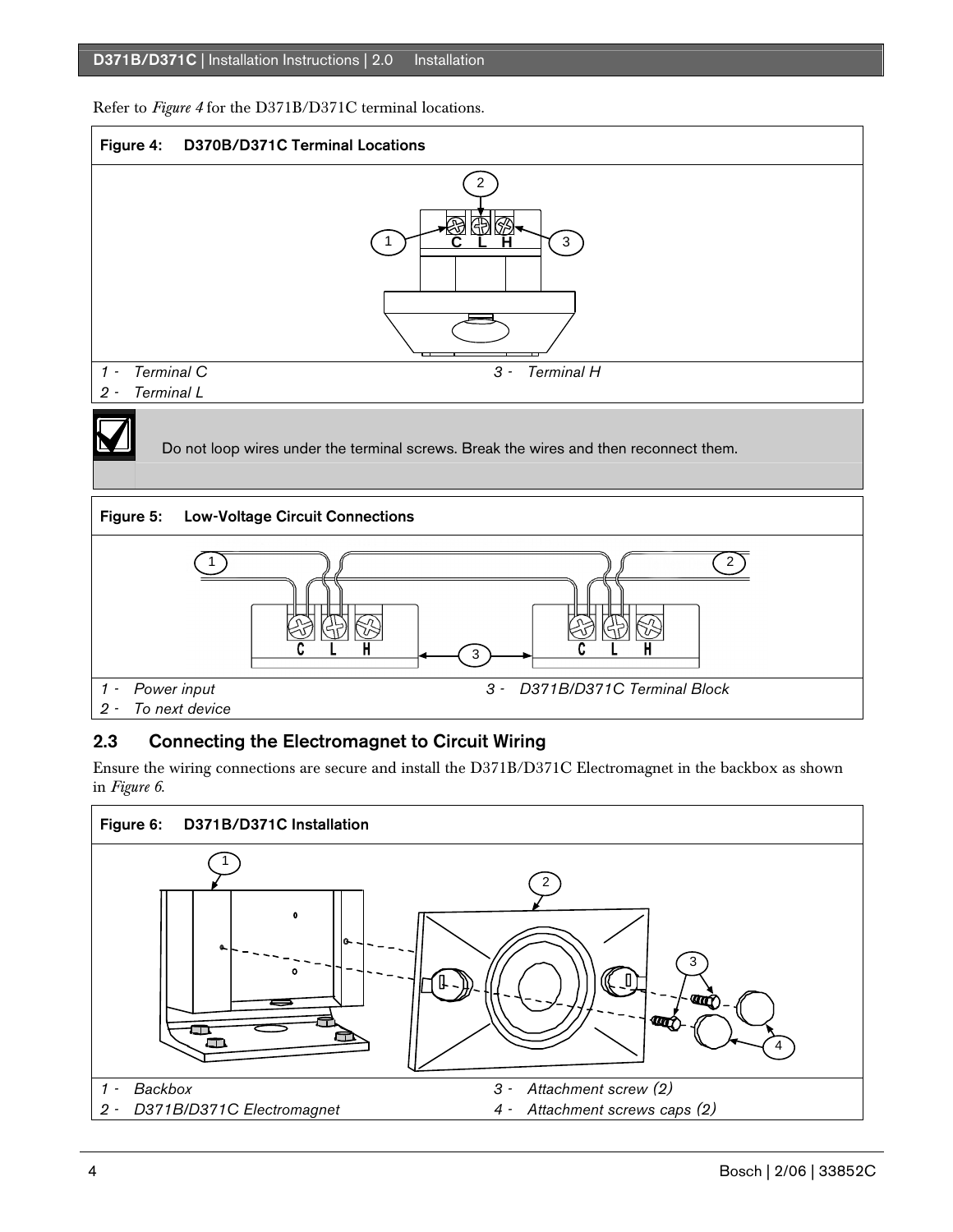### 2.4 Mounting the Catch Plate to the Door

#### 2.4.1 Direct Mounting



To avoid misaligning the electromagnet during this procedure, center the catch plate on the D371B/D371C.

Refer to *Figure 7* when installing the catch plate to the door.



- 1. Apply power to the D371B/D371C Electromagnet (*Item 2*).
- 2. Attach the catch plate (*Item 3*) to the electromagnet.
- 3. Separate the mounting template (*Item 4*) from the alignment template (*Item 5*).
- 4. Remove the adhesive backing from the mounting template and slide the template over the swivel base (*Item 6*) with the printing toward the electromagnet.
- 5. Gently close the door against the swivel base and adjust the base flush against the door (*Item 7*).
- 6. While holding the door in position, slide the mounting template back over the base to lie flat against the door. Then press the mounting template, firmly attaching it to the door.
- 7. Open the door and place the alignment template inside the mounting template.
- 8. Rotate the alignment template for horizontal and vertical alignment.
- 9. While holding the alignment template in position, remove the adhesive backing from the tab. Then press the tab against the door, attaching the alignment template.
- 10. Center punch the two points for horizontal and vertical alignment.
- 11. Drill two 1/8 in. holes 1 in. to 1.5 in. deep.



Do not drill through the door.

- 12. Remove the alignment template.
- 13. Place the swivel base inside the mounting template, aligning the holes in the swivel base with the holes in the door.
- 14. Insert the screws and tighten.
- 15. Remove the mounting template.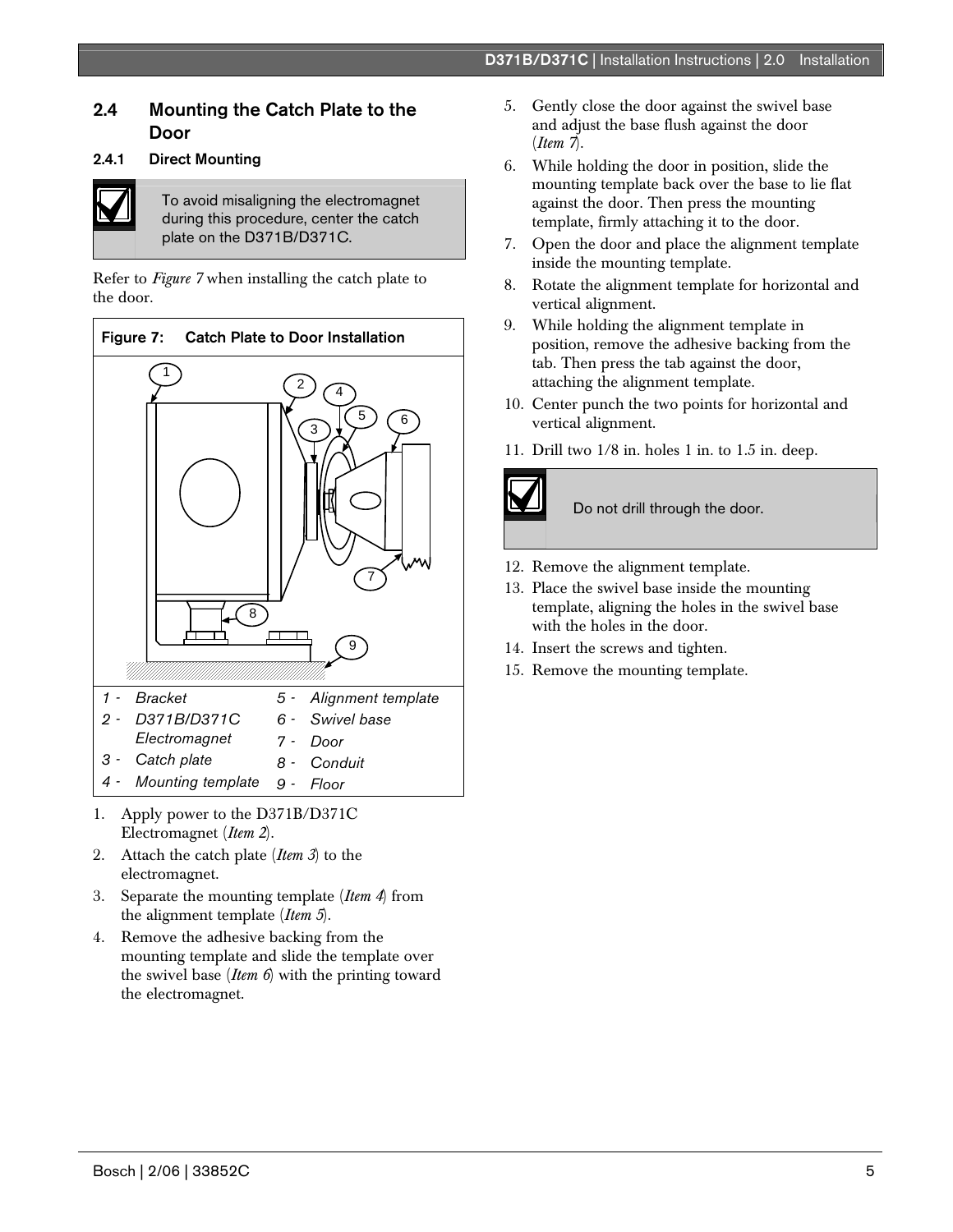#### 2.4.2 Through-Door Mounting

Refer to *Figure 8* when mounting the catch plate through the door.



- 1. Repeat *Steps 1* through *10* in *Section 2.4 Mounting the Catch Plate to the Door* on page 5.
- 2. Drill two 1/8 in. pilot holes through the door (*Item 1*).
- 3. Drill the pilot holes again using a 5/16 in. drill.
- 4. Place the receiving plate (*Item 2)* in the drilled holes on the opposite side of the door.
- 5. Remove the alignment template.
- 6. Place the swivel base (*Item 3*) inside the mounting template, aligning the swivel base holes with the door holes.
- 7. Using two 3/16 in. machine screws (*Item 4*), attach and tighten the swivel base to the door.
- 8. Remove the mounting template.

# 3.0 Accessories

Refer to *Table 2* for the D371B/D371C accessories.

|              | Table 2: Accessories                                     |
|--------------|----------------------------------------------------------|
|              |                                                          |
| <b>Model</b> | <b>Description</b>                                       |
| D371B        | 24 V/110 V Magnetic Door Holder, Brass                   |
| D371C        | 24 V/110 V Magnetic Door Holder, Chrome                  |
| D372B        | Surface-mount Backbox, Brass                             |
| D372C        | Surface-mount Backbox, Chrome                            |
| D373B        | 1 in. (2.5 cm) Extension Rod, Brass<br>(package of 5)    |
| D373C        | 1 in. (2.5 cm) Extension Rod, Chrome<br>(package of 5)   |
| D374B        | 1.5 in. (3.8 cm) Extension Rod, Brass<br>(package of 5)  |
| D374C        | 1.5 in. (3.8 cm) Extension Rod, Chrome<br>(package of 5) |
| D375B        | 2 in. (5 cm) Extension Rod, Brass<br>(package of 5)      |
| D375C        | 2 in. (5 cm) Extension Rod, Chrome<br>(package of 5)     |
| D376B        | 3 in. (7.6 cm) Extension Rod, Brass<br>(package of 5)    |
| D376C        | 3 in. (7.6 cm) Extension Rod, Chrome<br>(package of 5)   |
| D377B        | 4 in. (10 cm) Extension Rod, Brass<br>(package of 5)     |
| D377C        | 4 in. (10 cm) Extension Rod, Chrome<br>(package of 5)    |
| D378         | <b>Extension Rod Wrench</b>                              |
| D379         | Swivel Base M-16 Drill Fixture                           |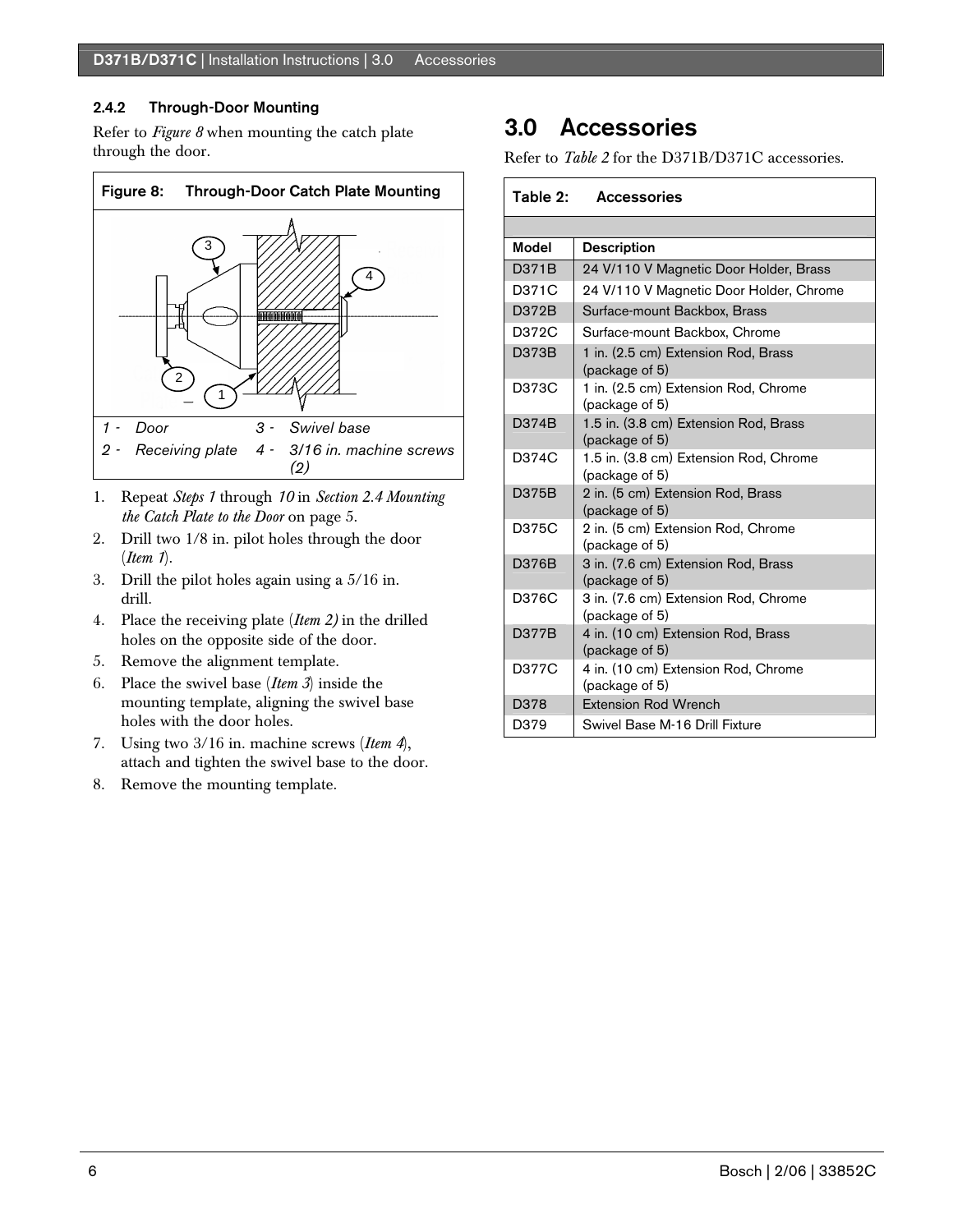Notes